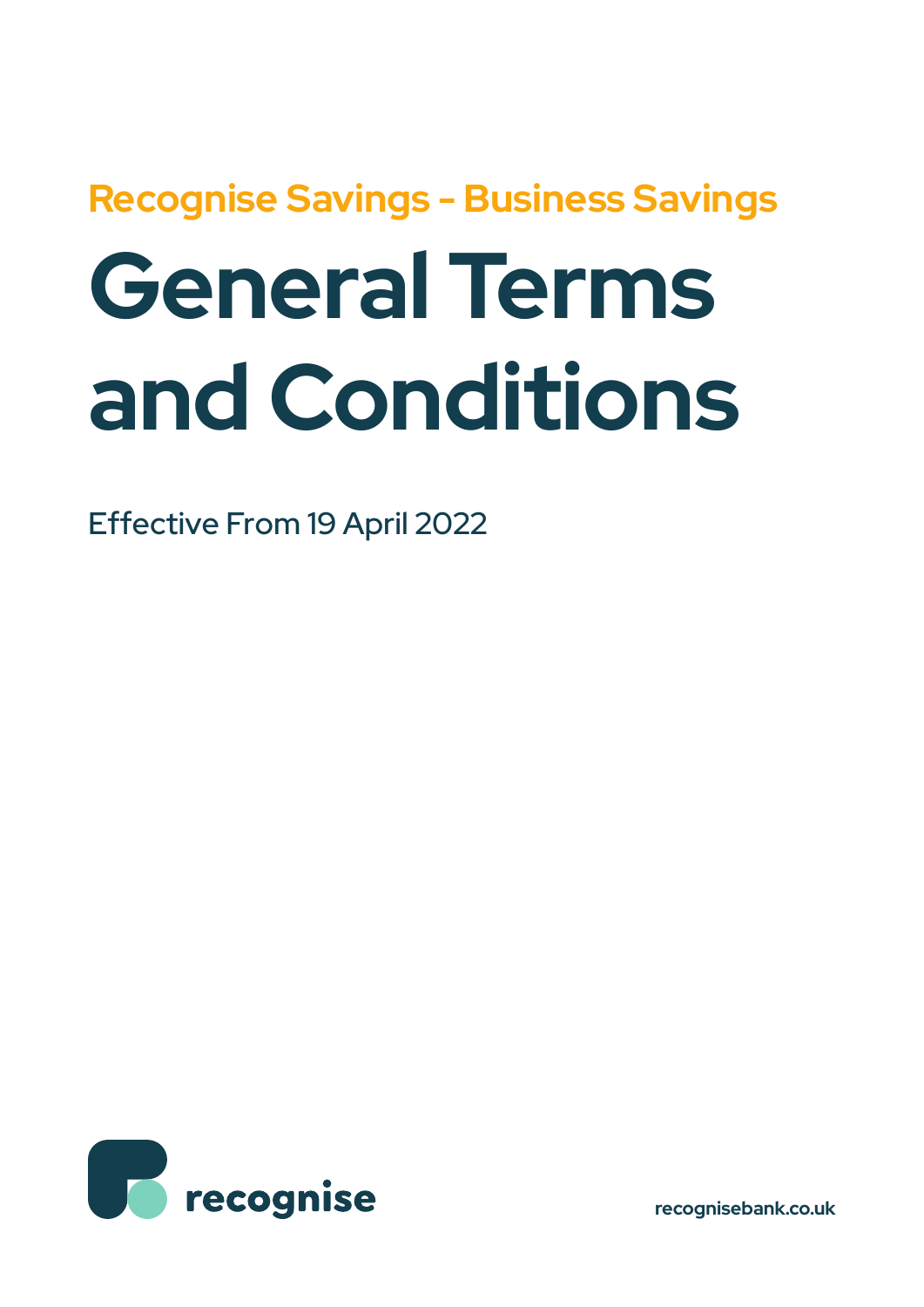

## **Contents**

| <b>General Terms and Conditions</b>               | 3  |
|---------------------------------------------------|----|
| Opening a Business Savings Account<br>1.          | 8  |
| 2. Using your Business Savings Account            | 11 |
| 3. Interest                                       | 15 |
| 4. Protecting your Business Savings Account       | 16 |
| 5. Our Secure Online System                       | 17 |
| 6. Closing your Business Savings Account          | 19 |
| Data Protection<br>7                              | 21 |
| 8. Our Liability                                  | 22 |
| 9. General                                        | 22 |
| 10. Complaints                                    | 23 |
| 11. FSCS                                          | 23 |
| 12. Changes to these General Terms and Conditions | 24 |
| 13. How to get in touch                           | 26 |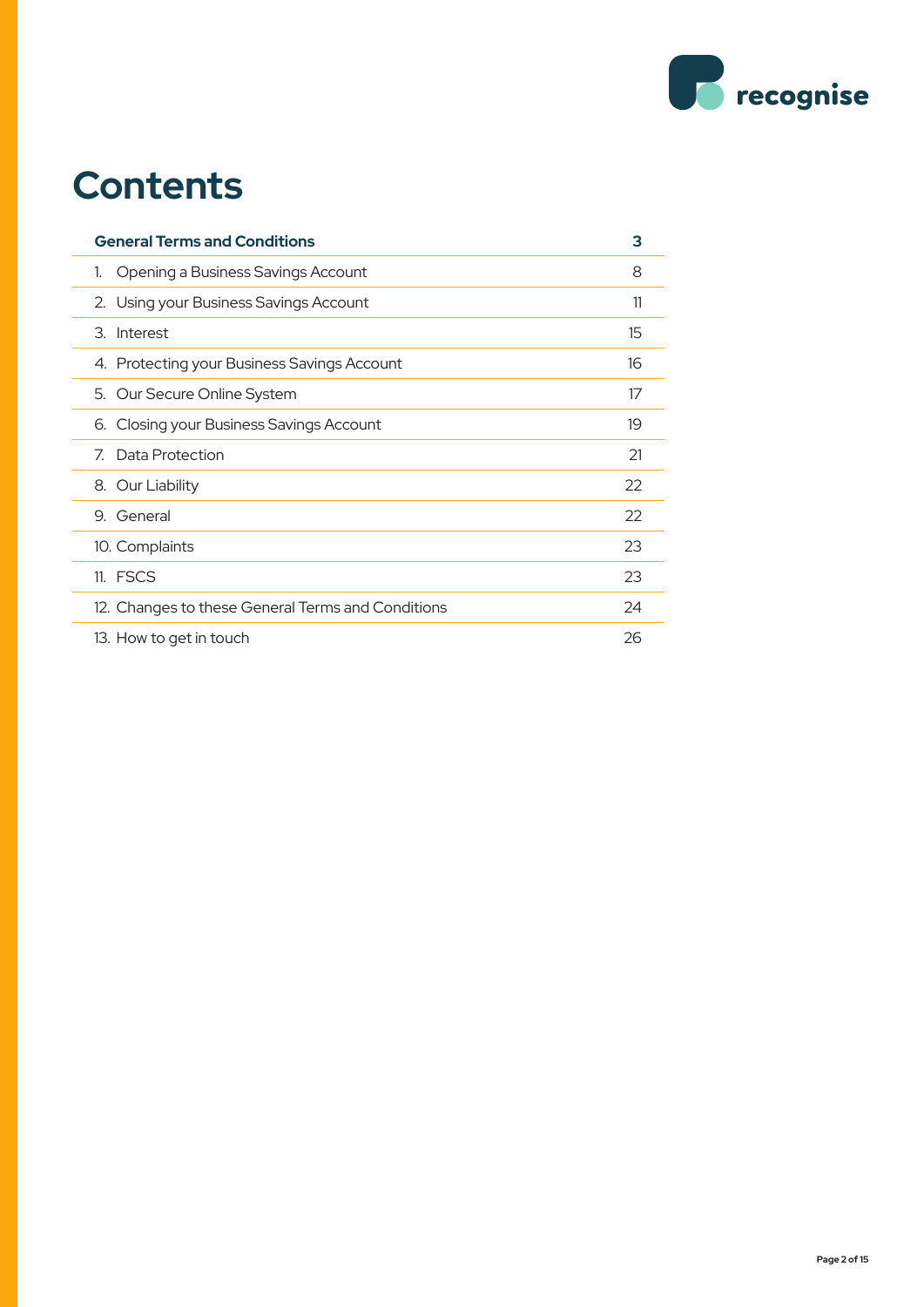

# **General Terms and Conditions**  Effective from 19 April 2022

These General Terms and Conditions set out how we operate Recognise Business Savings Accounts and each of our rights.

These Terms and Conditions set out the agreement between you and us. The Terms and Conditions are comprised of the relevant Product Terms and Conditions, the Summary Box for your Recognise Business Savings Account, and these General Terms and Conditions.

It is important that you read these Terms and Conditions and retain a copy for your records. You can download these Terms and Conditions. If you are not able to save a copy for your records or require large print, braille or an audio version then please contact us and we will send you a copy.

In the Terms and Conditions 'we', 'our' and 'us' means Recognise Bank Limited (or another company we transfer this agreement to). 'You' and 'your' means the Business Customer in whose name we maintain the Recognise Business Savings Account.

These General Terms and Conditions apply unless there is an inconsistency with the applicable Product Terms and Conditions. If this is the case, the relevant provision of the Product Terms and Conditions applies.

You can also find a copy of these General Terms and Conditions on our website: www.recognisebank.co.uk.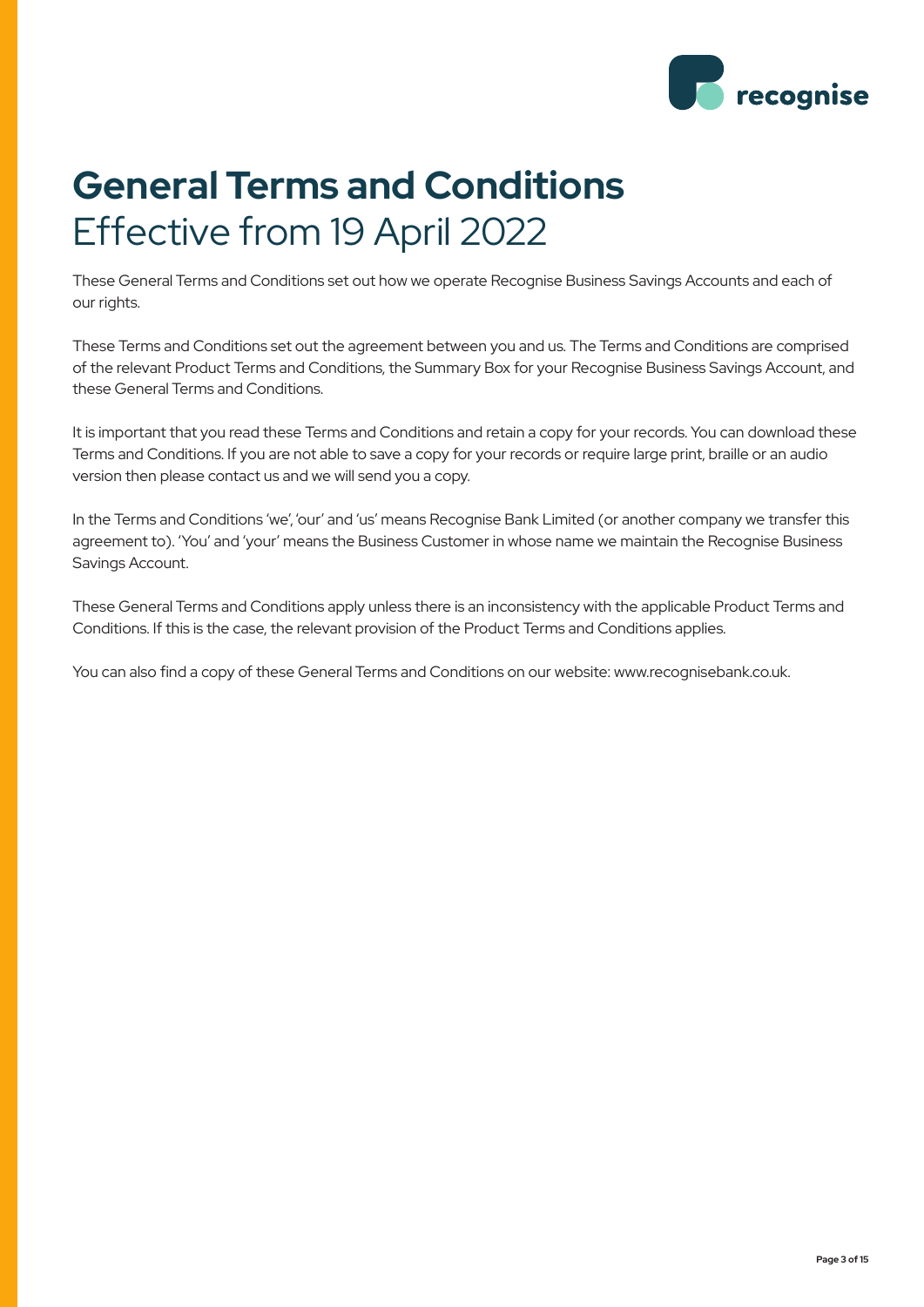

#### **Meanings in these Terms and Conditions:**

| <b>Account</b>                      | means your Business Savings Account with us                                                                                                                           |
|-------------------------------------|-----------------------------------------------------------------------------------------------------------------------------------------------------------------------|
| <b>Account Balance</b>              | means the amount in your Account                                                                                                                                      |
| <b>Account Opening Details</b>      | means the information and documents we require from you to open an Account                                                                                            |
| <b>Authorised User</b>              | a person who has access to and authority to act in relation to the Business Savings<br>Account on behalf of the Business Customer                                     |
| <b>Business Customer</b>            | means a small to medium-sized enterprise (SME), in accordance with our eligibility<br>requirements referred to at Condition 1.2 of these General Terms and Conditions |
| <b>Business Days</b>                | means Monday to Friday, excluding public holidays in England                                                                                                          |
| <b>Business Savings Account</b>     | means the business savings account offered by us to Business Customers                                                                                                |
| <b>Calendar Days</b>                | means all days in a month, including weekends and public holidays                                                                                                     |
| <b>CHAPS</b>                        | means Clearing House Automated Payment Systems: a way of electronically transferring<br>money from one bank account to another                                        |
| <b>Correspondence Address</b>       | means the trading address of the Business Customer. We'll use the correspondence<br>address as the postal address for your Account                                    |
| <b>Credit/Credited</b>              | means money that has been paid in but may not be immediately available to withdraw                                                                                    |
| <b>Electronic Transfer</b>          | any payment that is made via CHAPS, Faster Payments or standing order                                                                                                 |
| <b>Facility Letter</b>              | means an agreement you have entered into as borrower and under which Recognise<br>Bank Limited acts as lender and which may be amended from time to time              |
| <b>Faster Payments</b>              | means the UK service that allows you to send and receive payments quickly. We process<br>Faster Payments in batches several times a day                               |
| <b>Fixed Rate Account</b>           | means an Account that pays a fixed rate of interest for a specified Term                                                                                              |
| <b>General Terms and Conditions</b> | means the terms and conditions set out in this booklet                                                                                                                |
| <b>Initial Deposit</b>              | means the first deposit which is credited to your Account                                                                                                             |
| <b>Maturity Date</b>                | means the last day of the Term of your Fixed Rate Account, as specified in the Product<br><b>Terms and Conditions</b>                                                 |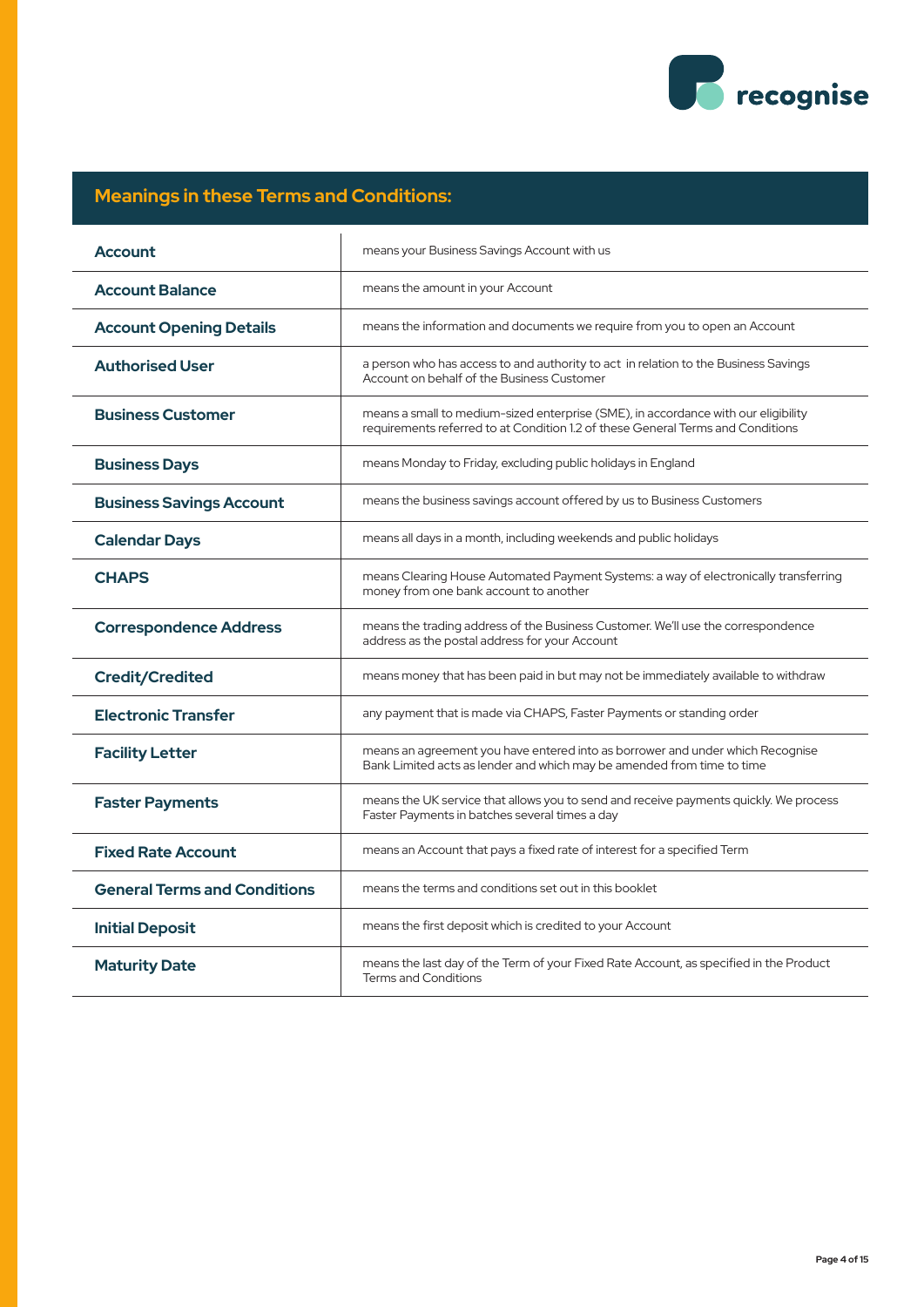

#### **Meanings in these Terms and Conditions:**

| <b>Maximum Balance</b>                           | the total balance that can be held by a Business Customer across all of its Recognise<br><b>Business and Personal Savings Accounts</b>                                                                                                                                          |
|--------------------------------------------------|---------------------------------------------------------------------------------------------------------------------------------------------------------------------------------------------------------------------------------------------------------------------------------|
| <b>Nominated Business</b><br><b>Bank Account</b> | means the UK current account in the business name(s) which you gave details of during<br>your application. This is the account you must make payments to and from your Business<br>Savings Account, except where transfers to other Recognise Accounts are allowed              |
| <b>Notice Account</b>                            | means an Account that requires you to give us notice before you can withdraw your<br>money and which is described in the Product Terms and Conditions                                                                                                                           |
| <b>Notice Period</b>                             | means any minimum period of notice you must give, as specified in the Product Terms<br>and Conditions, to make withdrawals or close your Account                                                                                                                                |
| <b>Periodic Review</b>                           | means a periodic review of the information we hold about your business, reaffirming that<br>the information we hold is an accurate reflection and assessment of your business                                                                                                   |
| <b>Privacy Policy</b>                            | means our policy governing the way we collect, process and control personal data and<br>which can be found at www.recognisebank.co.uk/privacy-policy                                                                                                                            |
| <b>Product Terms and Conditions</b>              | means the terms and conditions, as well as any literature we give you, or is supplied on<br>our website when you open your Account, setting out the specific terms of the Account<br>(including for the avoidance of doubt in any summary box relating to the relevant product) |
| Relationship                                     | the relationship your business has with us, including the opening and operation of your<br>Account                                                                                                                                                                              |
| <b>Screening Checks</b>                          | means checks against regulatory, law enforcement and other lists, which we undertake to<br>safeguard against illegal activity (these include verification of your identity and address)                                                                                         |
| <b>Secure Online System</b>                      | means the service we provide on our website or any other website that we may tell you<br>about and includes the part of our website which you access with your User ID                                                                                                          |
| <b>Security Information</b>                      | means the password and memorable information you set up on your Account                                                                                                                                                                                                         |
| <b>Term</b>                                      | the period of time during which the interest rate on a Fixed Rate Account is fixed                                                                                                                                                                                              |
| <b>User ID</b>                                   | means the unique username given to an Authorised User to use when managing your<br>Account                                                                                                                                                                                      |
| <b>Welcome Pack</b>                              | means the communication from us which contains important information that you will<br>need to manage your Account                                                                                                                                                               |

Words and expressions in the singular shall include the plural, and vice versa, where applicable.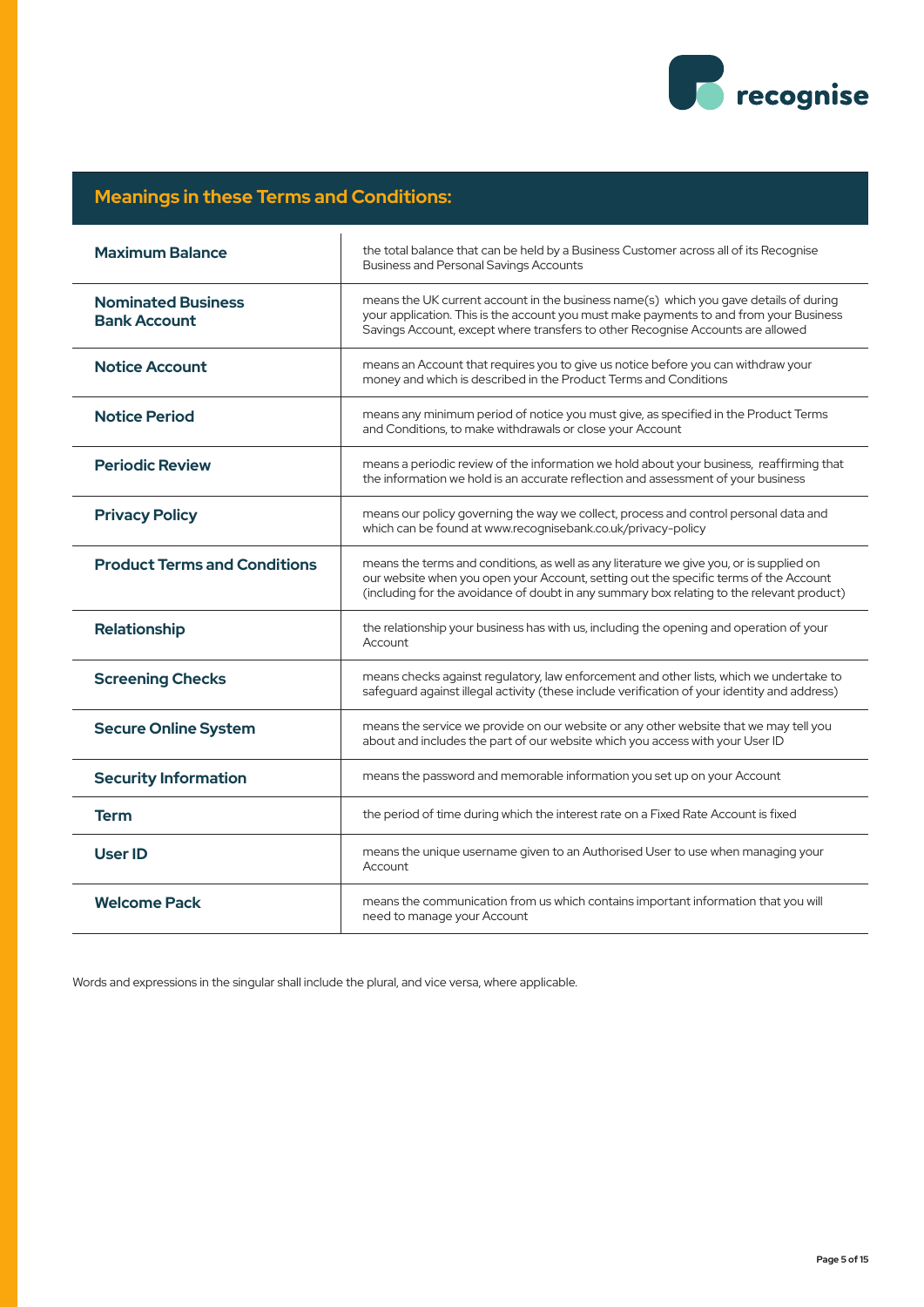

## **1. Opening a Business Savings Account**

- 1.1. You should read these General Terms and Conditions and the Product Terms and Conditions, as well as the current interest rate for our Business Savings Account, before making your application.
- 1.2. Our Business Savings Accounts have eligibility criteria, which can be found on our website at www.recognisebank.co.uk. We'll check whether you meet these at the beginning of the onboarding process when you apply for one of our Business Savings Accounts and we will continue to monitor this throughout our relationship with you.
- 1.3. The Account holder is the Business Customer named in the application.
- 1.4. You must appoint at least one Authorised User, with a valid email address, who can access your Account. An Authorised User must be a director of a company, designated member of a limited liability partnership or a partner of your business, or the sole owner. You can add an additional three Authorised Users to manage your Relationship with us, including accessing and operating your Account(s). You can do this by calling us and we will guide you through the process.
- 1.5. We accept and process applications made online through our website. If we need additional information, we'll contact you.
- 1.6. You must continue to meet the eligibility criteria throughout the period in which you hold an Account with us.
- 1.7. If we revise the eligibility criteria, we will notify you of these changes in writing.
- 1.8. You must promptly tell us about any changes affecting your potential eligibility for our Business Savings Account.
- 1.9. The Terms and Conditions will apply from the date your Account is opened and will continue to apply indefinitely until you or we end them, or they otherwise expire in accordance with the relevant provisions of the Terms and Conditions.
- 1.10. We'll ask you for Security Information which helps us keep your Account secure. When you contact us about your Account we'll ask for some Security Information and we'll only accept information from an Authorised User of the Account.
- 1.11. To operate your Account, you'll need to link it to a Nominated Business Bank Account. You'll need to give us the details of your Nominated Business Bank Account when you apply for your Account. Your Nominated Business Bank Account must be in the name of the Business Customer and it must be a UK account with the ability to make and receive Electronic Transfers. You will use this account to transfer money to and from your Business Savings Account and can only link one Nominated Business Bank Account across all of your Business Savings Accounts. You may change your Nominated Business Bank Account by writing to us at the address given in Section 13 and providing a bank statement for your new Nominated Business Bank Account, dated within three months of the request.
- 1.12. You confirm that any money you deposit is not the proceeds of any criminal offence, whether committed by you or by another person, or connected to any other type of illegal activity.
- 1.13. We reserve the right to refuse to open an Account if, in our reasonable opinion, you have not provided satisfactory Account Opening Details. We may also refuse to accept opening deposits at our absolute discretion without giving any reason. We'll not enter into correspondence in these circumstances. . We also have the right to close your Account under clause 6.3 if following any Periodic Review we determine that you no longer meet the eligibility criteria or satisfy any other legal or regulatory requirements.
- 1.14. We'll not open your Account until we've verified the identity and address of and undertaken Screening Checks on the individuals (which may be the Authorised User(s)) you have provided information on in your application, as well performing validation checks on the Business Customer. We may do this electronically using an appropriate external agency and/ or by asking you for documentary evidence. We may also carry out a Periodic Review and/or further due diligence checks at any time whilst you have an Account with us. Please refer to our Privacy Policy which details the legal basis for carrying out the Screening Checks and the measures we take to protect data. We reserve the right to delay or decline the processing of your application, or any other instruction, until we've received satisfactory evidence and completed verification of your identity and address to our satisfaction.
- 1.15. We cannot accept money sent to us until we've received evidence of and verified your identity and address to our satisfaction, your Account has been opened and an account number has been generated. Any monies sent to us prior to this will be returned to the paying bank.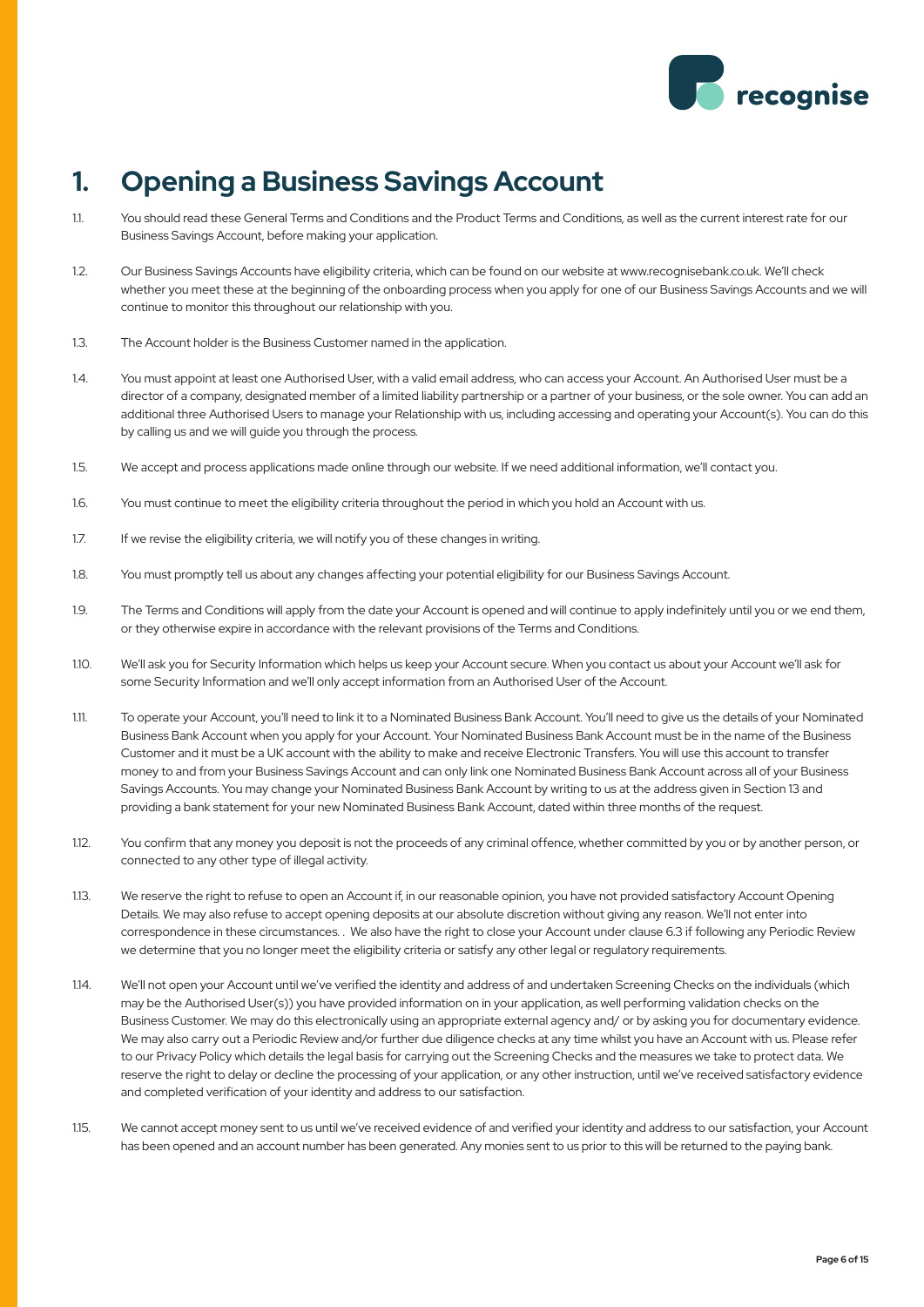

- 1.16. We will close your Account if you've not made your Initial Deposit into your Account within 30 Calendar Days of your Account opening or as otherwise set out in your Product Terms and Conditions. We may also cancel your application if after 30 Calendar Days of your initial application, we have not received all Account Opening Details as requested by us, or based on the Account Opening Details provided by you, we have not been able to complete the verification and Screening Checks on the Authorised User(s) and the validation checks on the Business Customer.
- 1.17. We might, from time to time, issue other savings products with similar or different terms without offering you the opportunity to transfer your deposit into the new savings product. If we stop offering a Business Savings Account to new customers, we don't need to let you know about it.
- 1.18. We may withdraw a Business Savings Account from our range without notice and refuse to accept any further applications.
- 1.19. You're entitled to make an Initial Deposit into, access and use your Account in accordance with these General Terms and Conditions.
- 1.20. Your Product Terms and Conditions confirm whether your particular Account includes a right to cancel your agreement within 14 Calendar Days from us receiving your Initial Deposit. You can exercise your right to cancel by sending us a letter to the address we've provided at Section 13. If you exercise your right to cancel, we'll return any money in your Account, in accordance with the process set out at Condition 6.1, within 30 Calendar Days from the date we receive your cancellation notice. We may deduct any charges for the service we have provided before we received your cancellation notice from the money we return to you. If you do not exercise your right to cancel, your Account will continue in accordance with these General Terms and Conditions and the Product Terms and Conditions.
- 1.21. We may refuse to carry out any instruction without explanation where, in our reasonable opinion, to do so would or could be contrary to any applicable regulations or laws. We are under no obligation to give you a reason for doing this.
- 1.22. Right of set off Except where the money held in your Account is not owned by you, we may at any time, without giving you prior notice, use any amount held in your Account to pay off all or part of any sum then due and payable by you to us, including under any Facility Letter(s) you have entered into as borrower and under which Recognise Bank Limited acts as lender.

## **2. Using your Business Savings Account**

#### **How we'll communicate with you**

- 2.1. Any of your Authorised Users can give us your instructions to manage your Account via our Secure Online System. However, if you need additional assistance you can also telephone or email us, using the contact details set out below or on our website. In some circumstances we may ask you to provide supporting documentation before we can carry out your instruction(s). By giving us instructions via our Secure Online System, you give consent for us to act upon them. This consent applies to all future and multiple transactions until you cancel or change them in accordance with these General Terms and Conditions. Do not assume we've received any notice or instruction from you unless we've contacted you to confirm. If you make, change or cancel a payment using our Secure Online System the on-screen confirmation of that instruction is your written confirmation that we have received it.
- 2.2. If you tell us about a dispute or conflict between the Authorised Users of your Account, we may need you to give us all subsequent instructions about the Account in writing, authorised by all of your Authorised Users. We won't be responsible for transactions or instructions made before you told us about the dispute. If you are giving us conflicting instructions, we may refuse to carry them out and/ or suspend transactions or further instructions until all Authorised Users confirm them.
- 2.3. You may, upon reasonable notice to us, change or cancel any instruction you've given us for your Account. We will try to act on any changes to your instructions but there may be certain circumstances where we are unable to, such as where payments are already being processed.
- 2.4. We will contact you by email or by post. We may also sometimes contact you by telephone. It is important to keep your email, telephone number and postal address up to date as this is the primary way we will contact you. You should check regularly for emails or letters from us.

#### **Keeping your information up to date**

2.5. You must tell us promptly about any changes to you as the Business Customer or to the Authorised User(s) of the Account, including in particular any updates that might affect your business' eligibility for an Account.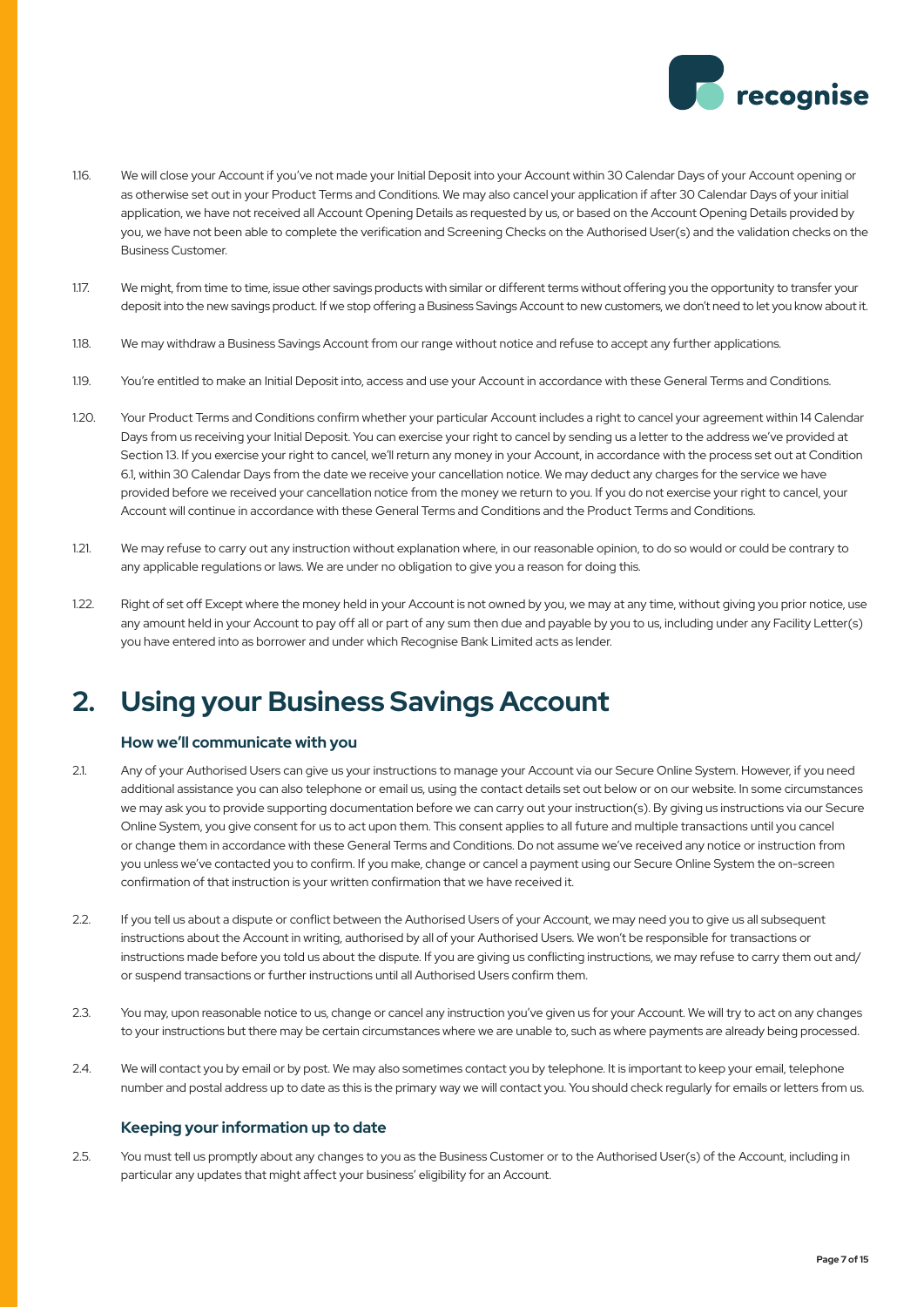

2.6. Periodically, we will ask you to review and validate the information we hold about your business. We will make this request either by letter or by instructing you to log into our Secure Online System. Failure to action our request may result in a freeze being place on your Account, meaning you will not be able to operate your Account, including making deposits or withdrawals. In some instances, failure to comply may result in the closure of your Account, in accordance with Condition 6.3 of these General Terms and Conditions.

#### **Making deposits**

- 2.7. All deposits must be in pound sterling (£) and made by Electronic Transfer from your Nominated Business Bank Account, or by transfer from an existing Recognise Business Savings Account held by your business. We don't accept deposits by cash, cheque or bankers draft and we cannot accept deposits into your Account from third parties.
- 2.8. You must make all deposits from your Nominated Business Bank Account or from another of your Recognise Business Savings Accounts (if the Product Terms and Conditions allow). If you make a deposit from elsewhere, we will return it to the paying bank account without interest. If we do this, we are not legally responsible for any losses which you incur as a result. Where the Account type allows further deposits, as set out in the Product Terms and Conditions, you may make them in the same way.
- 2.9. In order to make a deposit, you'll need to provide your bank with our sort code and bank account number. You'll also need your Account number, along with any other information we may give you. You'll find our sort code and account number in your Welcome Pack or on our website, along with other useful information for making deposits. You can also call or email us to ask for them. You cannot make a deposit until your Account is open.
- 2.10. When making deposits, you're responsible for making sure your bank correctly provides the information we've asked for. If we don't receive the correct information, we cannot allocate the money to your Account and we'll return it without interest. If this happens, we're not liable for any losses you incur as a result.
- 2.11. If an error occurs when you make a deposit by Electronic Transfer that is not our fault, we may be able to help you or your bank or building society investigate. We'll typically do this without any charge; however, in some instances it may be necessary for us to apply a fee. If this happens, we'll let you know and ask for your consent before we take any action.
- 2.12. Deposits must be made in accordance with these General Terms and Conditions and the Product Terms and Conditions. If they are not then we may return them without any interest.
- 2.13. If, in error, we allocate money to your Account that is not yours, you must tell us about it immediately and make arrangements to return the money. If we ask you to, and in keeping with our instructions, you must return all the money, including any interest earned.
- 2.14. Provided all deposit validation is passed, we will Credit any money to your Account on the same Calendar Day we receive it.
- 2.15. You will earn interest from the Calendar Day on which your deposit was received.

#### **Withdrawals and other transactions**

- 2.16. Any Authorised User(s) can give us your withdrawal instruction via our Secure Online System.
- 2.17. You may only withdraw money up to your cleared Account Balance.
- 2.18. Where your Product Terms and Conditions allow it, you should be able to make a withdrawal to your Nominated Business Bank Account, provided the withdrawal is made before 2pm on any Business Day. All withdrawals must be in pound sterling (£).
- 2.19. You cannot use the Account for day-to-day transactions.

#### **Unauthorised payments**

- 2.20. If you believe that a payment on your Account was made incorrectly, you must tell us as soon as possible by emailing bizsupport@ recognisesavings.co.uk or calling us on 0345 872 7888.
- 2.21. Other than as set out in Conditions 2.23, 2.24 and 2.25, if a transaction has taken place on your Account which you did not authorise in line with these General Terms and Conditions, we will refund the transaction amount and, where necessary, restore your Account to the position it would have been in if the unauthorised payment had not taken place.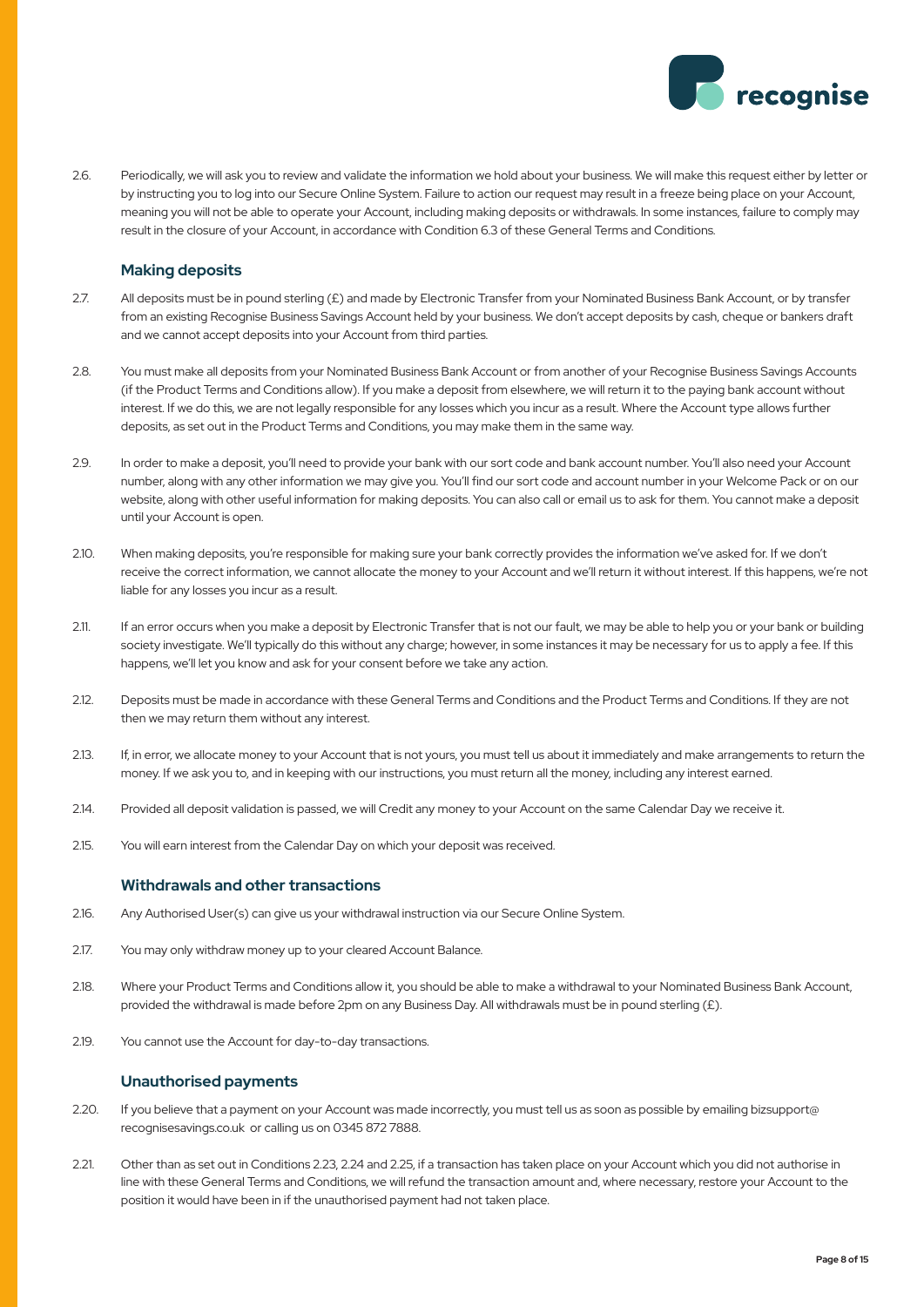

- 2.22. You will be liable for all of our losses in respect of any unauthorised transactions on your Account, where you have acted fraudulently or have deliberately, or with gross negligence, failed to comply with these General Terms and Conditions.
- 2.23. Unless you have acted fraudulently, deliberately or with gross negligence, you will not be liable to us for any losses in respect of any unauthorised transactions on your Account if they arise after you have given us notice under Condition 2.21, or we have failed to provide you with an appropriate way of giving us that notice.
- 2.24. If you want to make a claim for an unauthorised payment, in accordance with Condition 2.21, you must tell us as soon as possible. We will not refund any transaction which takes place 13 months or more prior to the date on which you notify us that the transaction was unauthorised.

#### **Viewing statements, transactions and notifications**

- 2.25. You can see details of all deposits and withdrawals by logging into our Secure Online System. Details of those transactions are usually available to view immediately after we've processed them. You can get statements online, however if you ask us to, we can send written confirmation of any deposit or withdrawal you make. If you request information about a transaction, we'll provide this to you as soon as reasonably possible after your request.
- 2.26. The information we make available to you under Condition 2.25 is:
	- the dates and amounts of any transactions, along with their payment references;
	- any charges on such transactions (with a breakdown if appropriate);
	- any interest earned and applied to your Account.

#### **Maximum and minimum balances**

- 2.27. The Product Terms and Conditions will give details of the minimum balance which must be held in that Account.
- 2.28. If you make a withdrawal which would take your Account Balance below its specified minimum, we may, depending on your individual circumstances, automatically close it during the withdrawal process and transfer the whole Account Balance to your Nominated Business Bank Account.
- 2.29. You may hold a Maximum Balance of £85,000 across all your Recognise Accounts, including Recognise Business Savings Accounts and Recognise Savings Accounts. This £85,000 limit applies to each legal entity that saves with us.
	- If your business is a limited company or limited liability partnership, then the maximum will be £85,000 for your business.
	- If you are a sole trader and you also hold personal deposits with us in a Recognise Savings Account, the maximum amount you are able to save with us is a total of £85,000 across all of your Recognise Business Savings Accounts and your personal Recognise Savings Accounts.
	- If you are a partnership saving money with us in a Recognise Business Savings Account and you also hold money in a personal Recognise Savings Account we will treat the any balances held in your partnership Business Savings Account(s) as being shared equally across all partners to the business. For example, if you hold £20,000 in a personal Recognise Savings Account and hold £60,000 in your Recognise Business Savings Account and your partnership has 3 partners, we'll consider you hold a third of the Recognise Business Savings Account balance (i.e. £20,000) and therefore your combined balance is £40,000 across all of your Recognise Savings Accounts.
- 2.30. We will reject and return any deposits that would take your Account over the Maximum Balance and if this happens we'll return these to the paying bank without interest.
- 2.31. If the amount of interest earned and credited to your Business Account would take you over the Maximum Balance, we will credit such interest amount to your Nominated Business Bank Account. To avoid this happening on a regular basis, we may, at our own discretion, change the destination of your interest payments from the Account you have chosen to receive interest payments to your Nominated Business Bank Account. We will notify you once such change has taken place.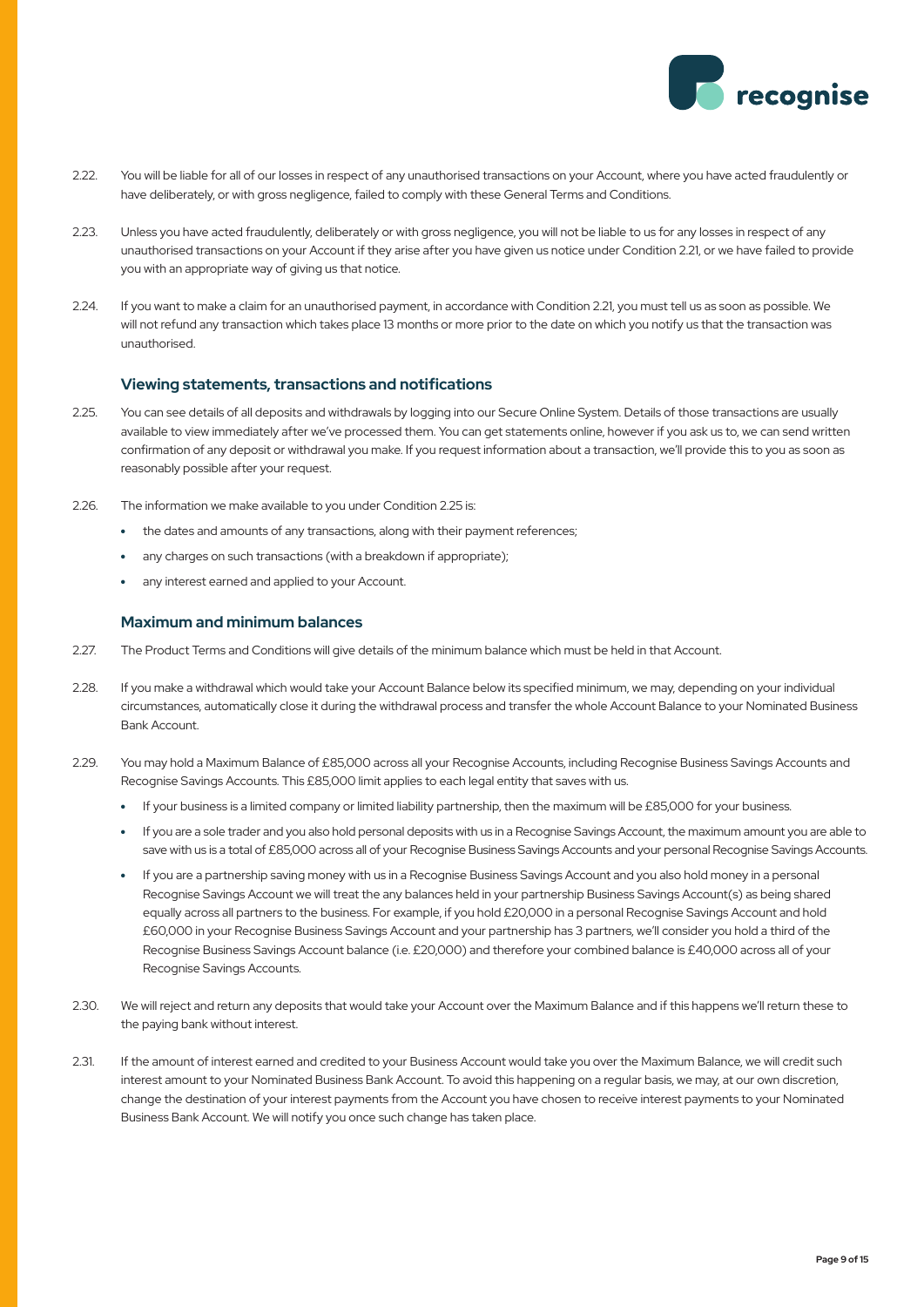

## **3. Interest**

- 3.1. When you deposit money into an Account, you'll earn interest from the day we receive the money.
- 3.2. You'll earn interest on any amount you withdraw from your Account until the Calendar Day prior to your withdrawal.
- 3.3. You can find all applicable interest rates on our website or by logging into our Secure Online System.
- 3.4. You can get a "summary of interest" to show how much interest has been paid on your Account at any time by logging in to our Secure Online System. You will also receive an annual statement. This information can be used when calculating any tax you may owe on your savings, which it is your responsibility to declare.
- 3.5. Interest is paid gross without the deduction of tax, whenever permitted by law. We reserve the right to deduct tax before paying interest if laws and regulations come into force which require us to do so.
- 3.6. It's your responsibility to declare the interest earned to the appropriate tax authority. You should seek appropriate advice about any change in tax regulations and guidance.

## **4. Protecting your Business Savings Account**

- 4.1. Once we've set up your Account we'll send Authorised User(s) a User ID. During your application, we'll have asked you to set up your Security Information. Authorised User(s) will need this, along with their User ID to operate your Account through our Secure Online System. It is each Authorised User's responsibility to make sure they keep their User ID and Security Information safe and secret at all times. Do not select answers that someone could easily guess and do not write them down or save them on a computer or mobile phone. If you think, or know, someone has access to this information, you must tell us immediately.
- 4.2. If you have any problems operating your Account online or discover an error, you should tell us about it immediately.
- 4.3. You must contact us immediately if you suspect any fraudulent, or other unauthorised activity, has taken place on your Account.
- 4.4. If you believe that someone has fraudulently used your Account, you should report it to Action Fraud by using the online fraud reporting tool at www.actionfraud.police.uk or by calling 0300 123 2040. By agreeing to these General Terms and Conditions you give us your permission to provide the police, or other Financial Crime Agencies, with any information they need during any investigation.
- 4.5. We may suspend or refuse to carry out transactions on your Account if we identify adverse information, we're ordered to do so by an appropriate legal or regulatory body or authority, or if we have reasonable grounds to believe that:
	- We're required to do so under law and requlation;
	- You haven't provided sufficient information on your Authorised User(s) for us to confirm their identity(ies);
	- You haven't provided sufficient information on your business for us to conduct validation checks on you, as the Business Customer;
	- You're not adhering to our General Terms and Conditions or the relevant Product Terms and Conditions;
	- Your Account is being used for illegal purposes (whether by you or a third party);
	- Your Security Information has been lost, stolen or may be known to or being used by someone else;
	- <sup>l</sup> The relationship between us has broken down and in our reasonable view cannot be repaired (for example you've acted with abusive or threatening behaviour towards our employees);
	- <sup>l</sup> There's a dispute (which we reasonably believe may be genuine) about the ownership or entitlement to the money in your Account;
	- <sup>l</sup> A bankruptcy or wind-up order (or equivalent) is made against an Authorised User or the Business Customer, or we reasonably believe that one is likely to be made;
	- There are circumstances beyond our reasonable control that prevent us from offering a normal service (such as an act or threat of terrorism, pandemic or computer failure not caused by us).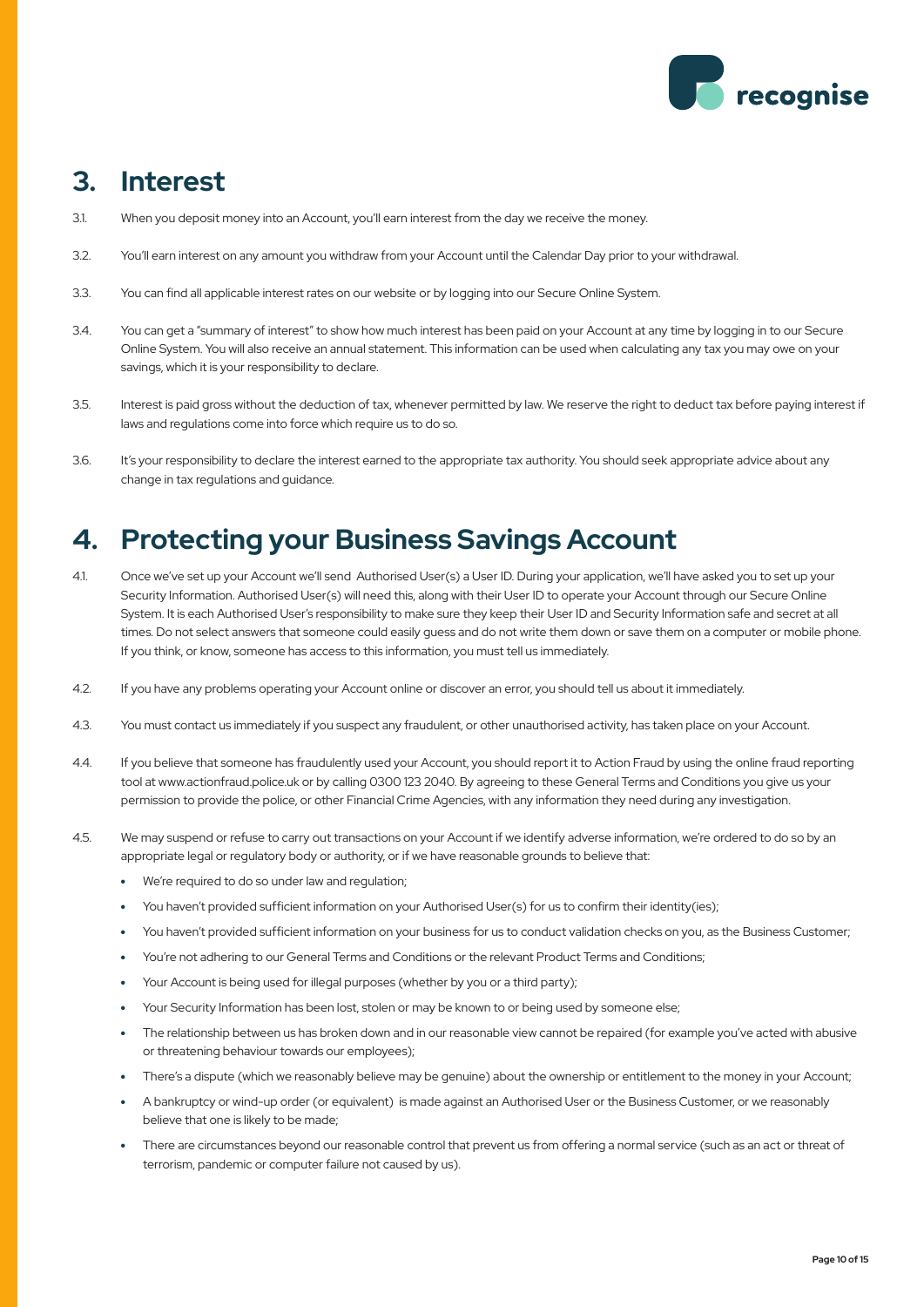

- 4.6. We will try and contact you by phone if we suspect unauthorised or fraudulent activity on your Account or if a security incident affects your Account. If we suspend your Account or a transaction, we'll tell you as soon as we can unless it is unlawful for us to do so or it has a negative effect on our reasonable security measures. Once you've received our notice, you may be able to contact us to discuss the suspension in more detail. As soon as we've resolved the circumstances that led to the suspension, we'll lift it from your Account or the transaction.
- 4.7. We'll never write, email or call to ask you to provide your Security Information. Although we will ask you to provide selected personal information in order to confirm your identity before we give you information about your Account by telephone.
- 4.8. To mitigate the risk of fraudulent activity, your Account may become dormant if there hasn't been any activity and/or contact from you for five years. To regain access to your Account we may ask you to provide proof of your identity and residency.
- 4.9. If you have made no deposits into or out of your Account for 15 years or more (or any other period given by law and regulation) we may transfer any money left in it to a 'reclaim fund'. A reclaim fund is a separate organisation authorised to accept unclaimed money in 'dormant' bank accounts which is distributed for the benefit of the community, while protecting the rights of customers to reclaim their money. You are entitled to claim your money and any interest due on it back from the reclaim fund.

## **5. Our Secure Online System**

- 5.1. We provide our Secure Online System in accordance with our Website Terms of Use available on our website.
- 5.2. We can accept online instructions from you as soon as you log in to our Secure Online System.
- 5.3. Each Authorised User must have a valid and current email address to operate your Account. You must tell us immediately if an Authorised User's email address changes; you should do this through the Secure Online System.
- 5.4. Through our Secure Online System you can review balance and transactions as well as request changes to your Account or personal details. We recommend that you regularly check your transactions. If there are ever any transactions you don't recognise, you must contact us immediately.
- 5.5. Each Authorised User is responsible for the security of the device they use to access our Secure Online System and for making sure they are protected from external attempts to gain access to your Account information. We also strongly recommend their virus checking software and personal firewall software is up-to-date.
- 5.6. We recommend that each Authorised User does not access your Account from a public computer, for example, in a library or an internet café. When accessing our Secure Online System, if an Authorised User leaves their device unattended, they should lock it to prevent unauthorised access to your Account. Accessing our Secure Online System from another country may depend on legal or other restrictions. By accepting these General Terms and Conditions, you agree that use of our Secure Online System is at your own risk.
- 5.7. When an Authorised User uses our Secure Online System, you must make sure their computer and internet connection comply with any requirements we tell you about. You must also follow any procedures and instructions we give you in any communication or on our website.
- 5.8. Our Secure Online System is secure but disconnection from the internet does not mean that an Authorised User has logged off from the website. Each Authorised User should always log off when they have finished with your Account. For added security, our Secure Online System includes an automatic log off feature where we'll automatically log you off if you do nothing on our website for a set period of time. We are not responsible for any costs or charges incurred by you from your internet service provider or other network provider in order to access our website of Secure Online System.
- 5.9. For technical or other reasons there may be times when you are unable to access our website or some or all of our Secure Online System. We cannot guarantee that our website and Secure Online System will be available at all times.
- 5.10. Links provided from our website to other websites are there solely for your information. We cannot accept responsibility for these websites. Nor can we accept responsibility for external websites that link to our website.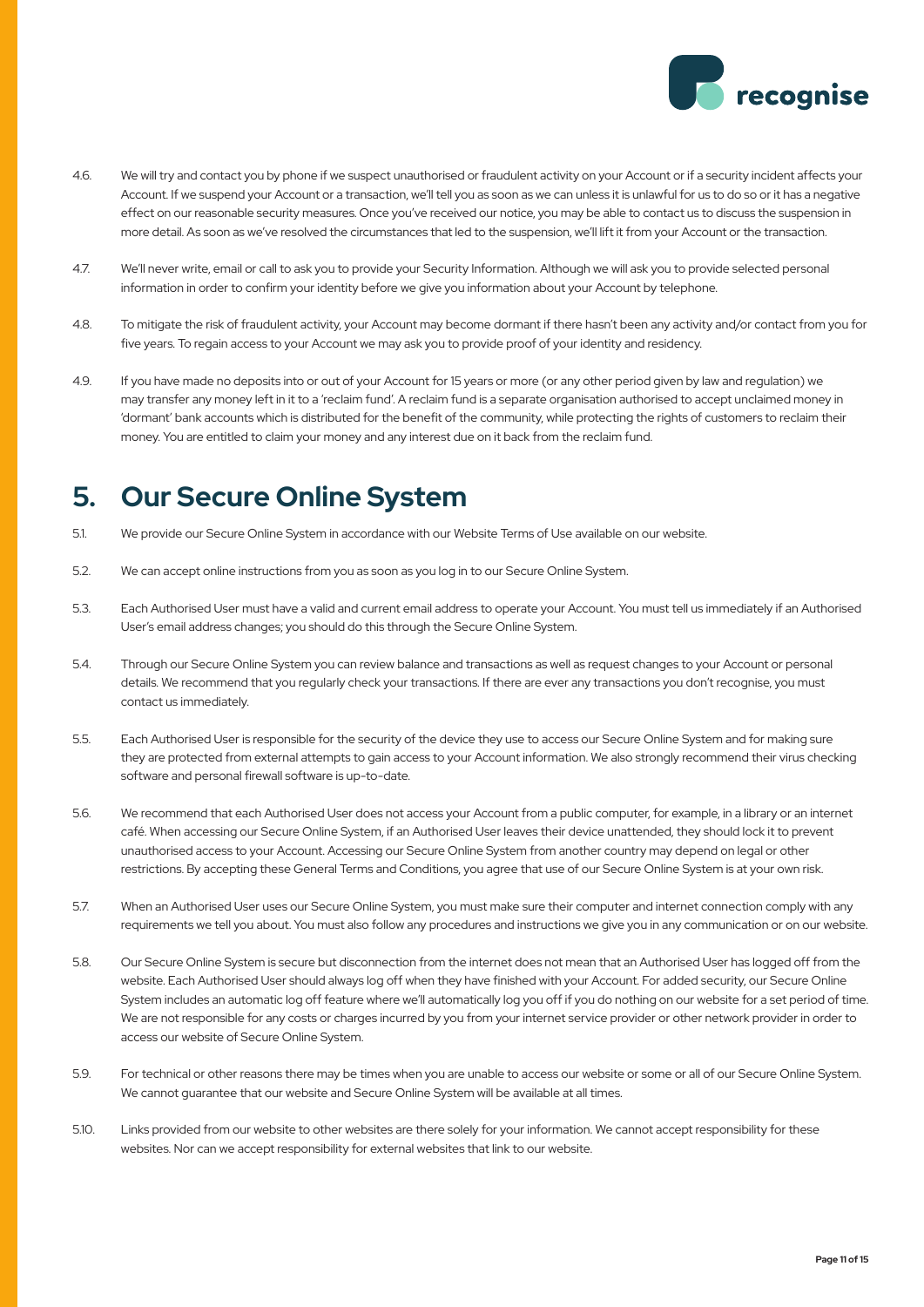

## **6. Closing your Business Savings Account**

- 6.1. When you close your Account, we'll pay the balance and any interest due into your Nominated Business Bank Account. The interest due will be any interest you've earned up to the Calendar Day before you closed your Account. We'll only pay money to your Nominated Business Bank Account, except where expressly provided for under these General Terms and Conditions.
- 6.2. Your Product Terms and Conditions provide information on whether it is possible for you to close your Account and any specific conditions that must be adhered to.
- 6.3. Under normal circumstances we won't close your Account without giving you two months' notice by post to your Correspondence Address, unless we state otherwise in your Product Terms and Conditions. We may however close your Account immediately in exceptional circumstances. Examples of these are where:
	- <sup>l</sup> you have materially breached the General Terms and Conditions or the Product Terms and Conditions;
	- <sup>l</sup> you've used threatening or abusive behaviour towards our staff, employees or contractors;
	- if we suspect that your Account has been used improperly or misused any other bank account where it becomes known;
	- <sup>l</sup> you're not, or are no longer, eligible for the Account (including following a Periodic Review);
	- you've given us false or misleading information in applying for the Account;
	- <sup>l</sup> you've interfered with or disrupted (or have tried to interfere of disrupt) our website;
	- <sup>l</sup> there are exceptional circumstances affecting our business that make it commercially prudent to do so; or
	- for any other legal or regulatory reason.

#### **We'll not close your Account, or threaten to do so, in response to a complaint you make.**

6.4. If you, or we, close your Account, we and you retain the rights under Conditions 8 and 9 and any rights we and you may have under law and regulation. The data protection provisions set out in Condition 7 also continue to apply in respect of any of your personal information we hold.

#### **The Death of a Partner (Partnerships)**

- 6.5. If you, as the Business Customer, are a partnership comprised of two or more partners, and one partner dies, upon receipt of a Death Certificate we will close the Account and transfer the funds to the Nominated Business Bank Account.
- 6.6. If there are more than two partners in the partnership, the details of the deceased will be removed from the Account if they are an Authorised User (upon receipt of a Death Certificate). If the deceased was the sole Authorised User for the Account, at least one of the existing partners must be appointed as an Authorised User.

#### **The Death of a Sole Trader**

6.7. If you, as the Business Customer, are a sole trader then in the event that you die we will freeze your Account. This means that any standing orders into the Account will be rejected and returned to source. We will hold the money in your Account until we receive instructions and the relevant documentation from your estate.

#### **7. Data Protection**

- 7.1. We'll process your personal information in accordance with all applicable laws and regulations relating to data protection and data privacy. For further information on what personal data we collect and how we process your personal data please see our Privacy Policy, which is available on our website.
- 7.2. It is important you provide accurate information as we may share it with other organisations (including financial, credit, fraud and identity checking agencies) so we can provide services to you. If fraud is suspected we may, for example, share information with the police, Fraud Prevention Agencies, other Law Enforcement Agencies and HMRC to investigate or prevent crime, and with the courts in connection with court proceedings.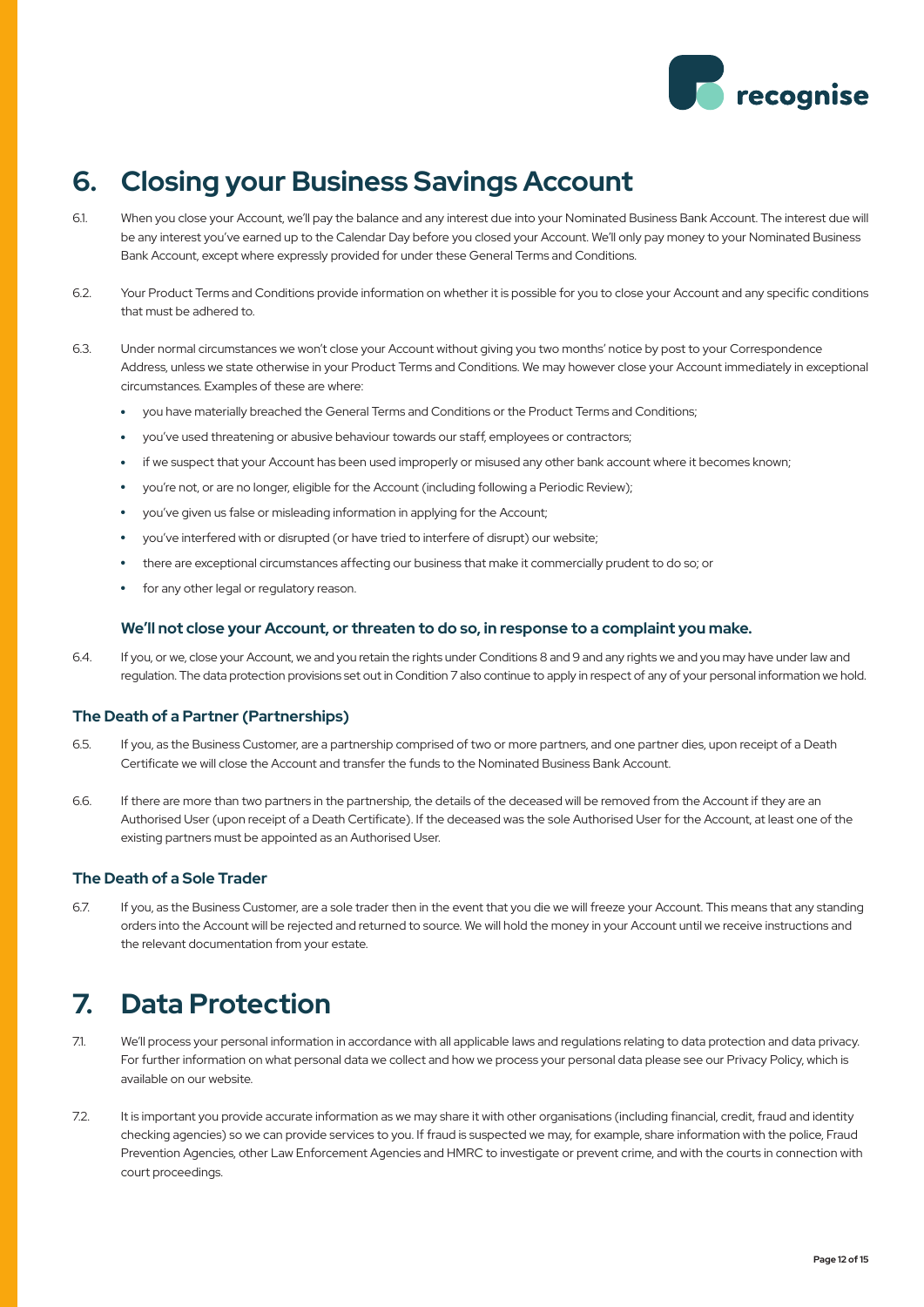

- 7.3. We and other organisations may access and use the information recorded by Fraud Prevention Agencies in the UK and overseas. We and other organisations may also access and use this information to prevent fraud and money laundering, for example, when checking application details for Accounts. For more detailed information about who we share your personal data with, please see our Privacy Policy.
- 7.4. We may use the information you provide us with to contact you by telephone, post, text message or email to update you on our products and services that we think may be of interest to you as more particularly described in our Direct Marketing Policy, which can be found on our website www.recognisebank.co.uk. We'll ask you whether you're happy for us to contact you about such products and services and how you'd like us to contact you when you open an Account. However, if you change your mind, you may withdraw your consent at any time by logging into your Account and changing your communication preferences or by contacting us.
- 7.5. If you are a sole trader or partnership, we'll ask you whether you're happy for us to contact you about such products and services and how you'd like us to contact you before we do so. If you want to change your communication preferences or withdraw your consent, irrespective of whether you are a sole trader or partnership, you can do so at any time by contacting us in writing or email using the addresses contained in section 13.

#### **Subject Access Rights**

- 7.6. You have a number of rights in relation to your information. You can, for example:
	- access and obtain a copy of your information
	- require us to change incorrect or incomplete information;
	- require us to delete or stop using your information but only where the information is no longer necessary; and
	- <sup>l</sup> object to us using your information but only where we no longer need to process it.

 For a full description of your rights and how you might exercise them please see our Privacy Policy, which is available at regonisebank. co.uk/privacy-policy.

7.7. If you wish to exercise any of your rights please contact us by letter or email using the addresses set out at the bottom of our Privacy Policy or by email to bizsupport@recognisesavings.co.uk. Where possible we will let those organisations we share your information with know if we make any changes to your information, delete it or stop processing it. If you believe that we have not complied with our data processing obligations, you can complain to the Information Commissioner, the data protection regulator in the UK. Websiteico.org.uk and telephone number 0303 123 1113.

## **8. Our Liability**

- 8.1. We will not be liable to you if we do not act on your instructions (or incorrectly carry out your instructions) or if we cannot carry out our responsibilities to you because:
	- of something we cannot reasonably control (for example, a failure in the Secure Online System not caused by us);
	- $\bullet$  to do so would breach law or regulation.

We will not be liable in any circumstances for indirect loss (meaning loss of business, goodwill, opportunity or profit or any loss to you that we could not have reasonably anticipated).

8.2. Nothing in this agreement will exclude or limit any liability we have as a result of acting fraudulently or with negligence or any legal duty or responsibility we may have towards you, if we are unable to restrict or remove it by law and regulation.

## **9. General**

- 9.1. We are not responsible for a dishonest act (or failure to act) by someone else allowed to operate your Account (other than an Authorised User) as long as we did not know or suspect they were acting dishonestly towards you.
- 9.2. We do not have to recognise any third party interest in your Account nor are we liable for failure to do so.
- 9.3. You may be liable for other taxes and costs which are not payable through us.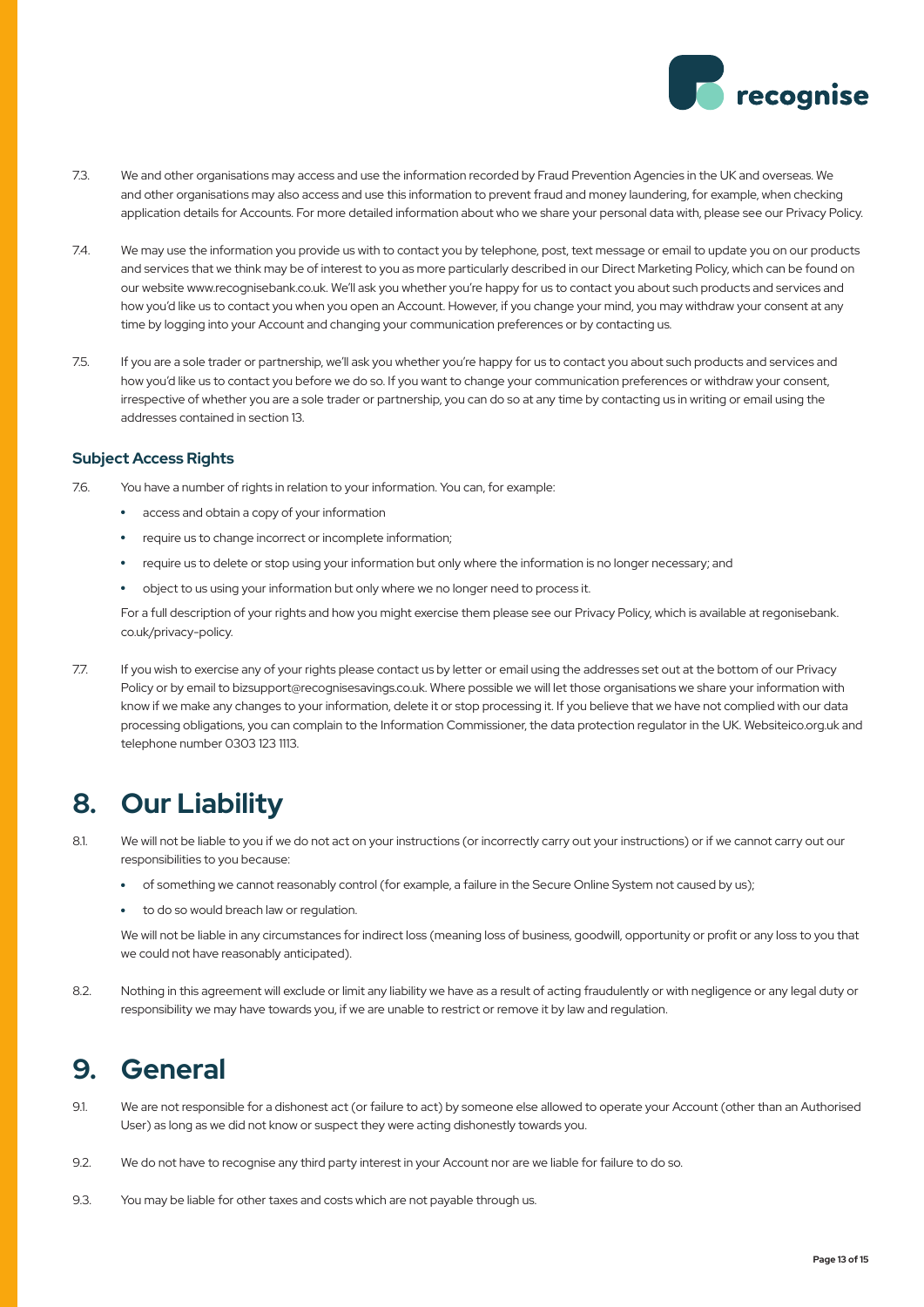

- 9.4. We recommend that you seek professional advice as appropriate to your circumstances in connection with any Account you may wish to open.
- 9.5. These General Terms and Conditions and our Product Terms and Conditions are governed by English law and the courts of England and Wales have exclusive jurisdiction.
- 9.6. If we waive any breach of these General Terms and Conditions, it does not mean that we'll also waive any subsequent breach.
- 9.7. We'll only communicate with you in English.
- 9.8. You shouldn't assume we've received any notice you've sent to us under these General Terms and Conditions unless we've sent you written confirmation or otherwise confirmed receipt.
- 9.9. Where there is a conflict between these General Terms and Conditions and the Product Terms and Conditions, the Product Terms and Conditions will prevail.

## **10. Complaints**

- 10.1. We're committed to giving you a service of the highest standard. If things do go wrong, we want to correct it as quickly as we can. If you have a complaint, please contact us by telephone, post or email. We'll then deal with your complaint in line with our complaints policy which you can find on our website or obtain from us on request.
- 10.2. In addition, you may be eligible to ask the Financial Ombudsman Service (FOS) to assist if you are not satisfied with the way we have dealt with your complaint. It won't affect your right to take legal action against Recognise. Where you are eligible to involve the FOS you can also refer your complaint without giving us the opportunity to resolve it, but if you do this, they will only consider your complaint with our consent. Details about their service, eligibility and how to refer a complaint to them can be found on their website at financial-ombudsman.org.uk.

## **11. FSCS**

11.1. If we cannot meet our liabilities, and if you are eligible to claim, your eligible deposits with Recognise are protected up to a total of £85,000 by the Financial Services Compensation Scheme (FSCS), the UK's deposit guarantee scheme. For more information see the full details on www.recognisesavings.co.uk.

#### **12. Changes to these General Terms and Conditions**

- 12.1. The most up-to-date versions of these General Terms and Conditions are available on our website or on request from us.
- 12.2. You cannot, at any time, change these General Terms and Conditions or the Product Terms and Conditions
- 12.3. Other than changes in interest rates which are dealt with in your Product Terms and Conditions, we may change all or part of these Terms and Conditions. We can do this to:
	- <sup>l</sup> Conform to any applicable law or regulatory requirements, including any decision or recommendations by a court of the Financial Ombudsman Service;
	- Reflect new industry guidance and codes of practice which raise standards of consumer protection;
	- Reflect changes in our service or products or how we provide them;
	- Allow for the introduction of new of improved systems, methods of operation, services or facilities;
	- Reflect reasonable changes in the cost of providing our services to you, including:
		- Any direct costs we are required to pay to others and charges relating to the provision of your Account; or
		- To reflect changes in market conditions.
	- Correct any mistake, provided that the correction does not have a significant unfavourable effect on rights that you have as a result of the mistake.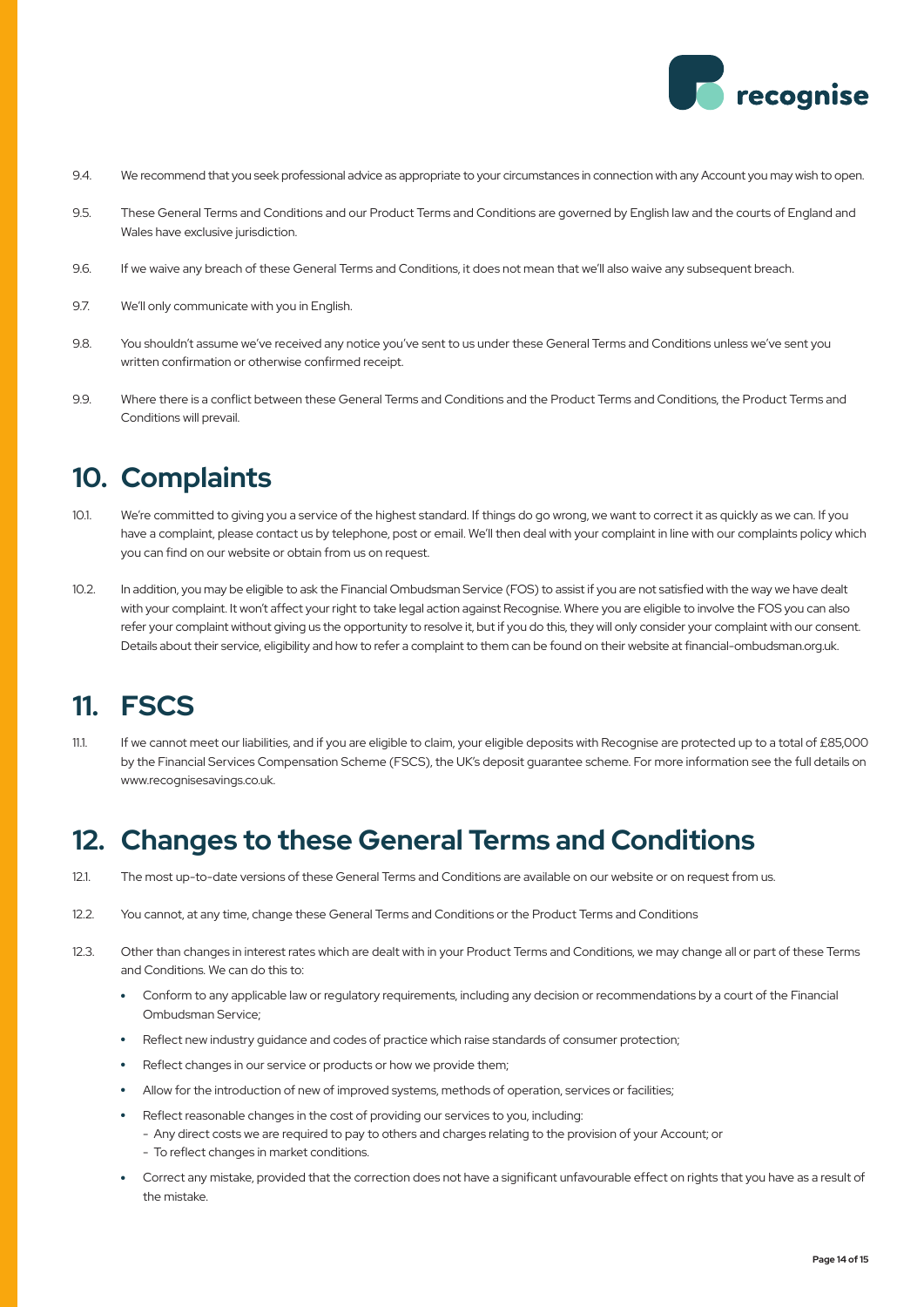

- 12.4. Any change we make will be fair and no change will affect any legal rights or obligations which may have arisen before the date of the change.
- 12.5. We'll tell you about any changes to these General Terms and Conditions, Product Terms and Conditions:
	- 12.5.1. where the law requires us to and there is a change to some Conditions dealing with the way we manage payments into and out of your Account, we will give you two months' prior notice;
	- 12.5.2. where there is a change to these General Terms and Conditions, Product Terms and Conditions or that disadvantages you, we will give you 30 Calendar Days' prior notice;
	- 12.5.3. for all other changes that benefit you or don't disadvantage you, we may give you notice after we've made that change by publishing a notice on the Secure Online System or public website
- 12.6. For changes under Condition 12.5.1 and Condition 12.5.2, we will give you notice unless this is due to a particular change in applicable law or regulation, or the change is as a result of something else outside of our control, and it is not possible to do so. If we aren't able to give you notice we will give you as much notice as possible
- 12.7. We will give you notice in the way we have set out in Condition 12.5.
- 12.8. If you do not wish to accept any change we notify you of before the end of the relevant period set out in Condition 12.5 you have the right to close or transfer your Account without penalty. Otherwise you will be treated as accepting the change.
- 12.9. We can transfer all or any of our rights or obligations under these General Terms and Conditions, and your Account(s), to another member of our group or a third party outside of our group provided we act in accordance with applicable law and regulation and provided we reasonably consider that such a transfer will not materially affect the services provided to you. We may give the information we hold about you and your Account(s) to anyone that your Account is being transferred to. If we transfer our rights, then the person to whom we transfer can only exercise and enforce any rights against you to the extent that we could. Any transfer will not prejudice your rights under these General Terms and Conditions.
- 12.10. In the event that we transfer all or any of our rights and obligations under these General Terms and Conditions in accordance with Condition 12.9 to another member of our group or third party outside of our group (the "Transferee"), unless you have given instructions to close all your Accounts, you agree that:
	- the provisions of these General Terms and Conditions, and the Product Terms and Conditions ("our Agreement"), as amended by the notice given to you, will be the written terms of the new agreement between you and the Transferee; and
	- <sup>l</sup> the Transferee will acquire all rights and powers it would have had, if it had been an original party to our Agreement, to provide you with ongoing services as you have agreed we may provide to you under our Agreement.

### **13. How to get in touch**

- Email: bizsupport@recognisesavings.co.uk
- Write: Freepost, RUBH-ZZBS-LYAU, Recognise Bank, PO Box 921, Wallsend, NE28, 5EJ
- Call our UK based team: 0345 872 7888

 **We are open 9.00-17.00 Monday-Friday and closed on Bank Holidays. Please note that your calls to us may be monitored for training, quality and security purposes.**